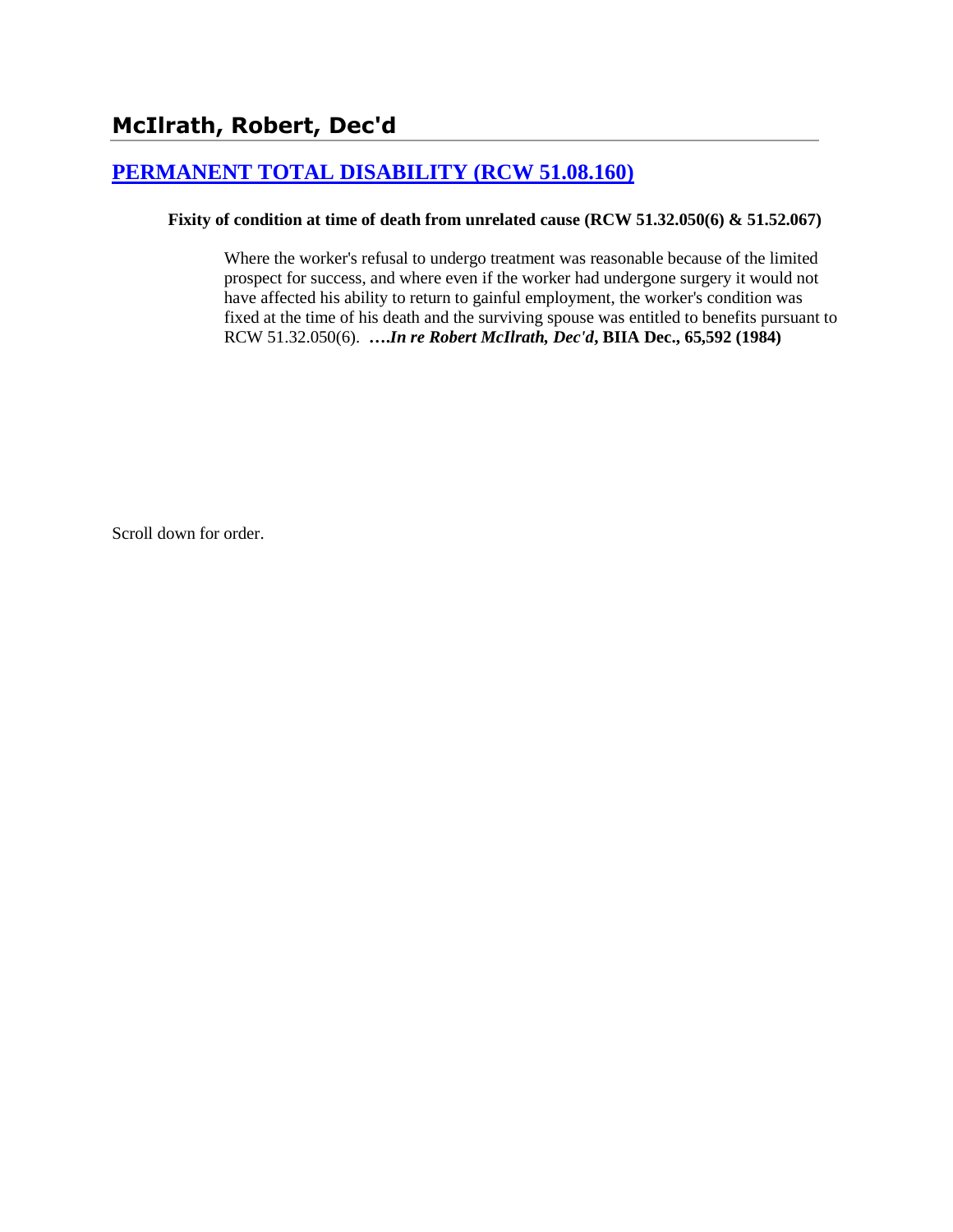### **BEFORE THE BOARD OF INDUSTRIAL INSURANCE APPEALS STATE OF WASHINGTON**

**)**

**IN RE: ROBERT McILRATH, DEC'D ) DOCKET NO. 65,592**

**CLAIM NO. H-530434 ) DECISION AND ORDER**

APPEARANCES:

Widow-petitioner, Betty McIlrath, by Patrick R. McMullen

Employer, Gordon H. Dills and Sons, None

Department of Labor and Industries, by The Attorney General, per Paula Selis, Assistant

This is an appeal filed by the widow-petitioner on August 17, 1983 from an order of the Department of Labor and Industries dated July 26, 1983 which corrected and superseded Department order of April 4, 1983 and adhered to the provisions of a Department order dated May 26, 1982 which denied the widow-petitioner's claim for benefits under RCW 51.32.040 and 51.32.050(6) for the reasons that the cause of death was unrelated to the industrial injury of June 20, 1979, that at the time of death the decedent's condition was not fixed nor ratable, and he was not permanently and totally disabled as a result of the industrial injury of June 20, 1979. **REVERSED AND REMANDED**.

## **DECISION**

Pursuant to RCW 51.52.104 and RCW 51.52.106, this matter is before the Board for review and decision on a timely Petition for Review filed by the claimant to a Proposed Decision and Order issued on June 11, 1984 in which the order of the Department dated July 26, 1983 was sustained.

The Board has reviewed the evidentiary rulings in the record of proceedings and finds that no prejudicial error was committed and said rulings are hereby affirmed.

The issues presented by this appeal and the evidence presented by the parties are adequately set forth in the Proposed Decision and Order. However, this Board reached an ultimate conclusion opposite to that arrived at in the proposed order. In support of this conclusion, we feel further discussion of the facts and the legal analysis is necessary:

In order for the widow-petitioner to prevail, she must by a preponderance of the evidence prove either of the following: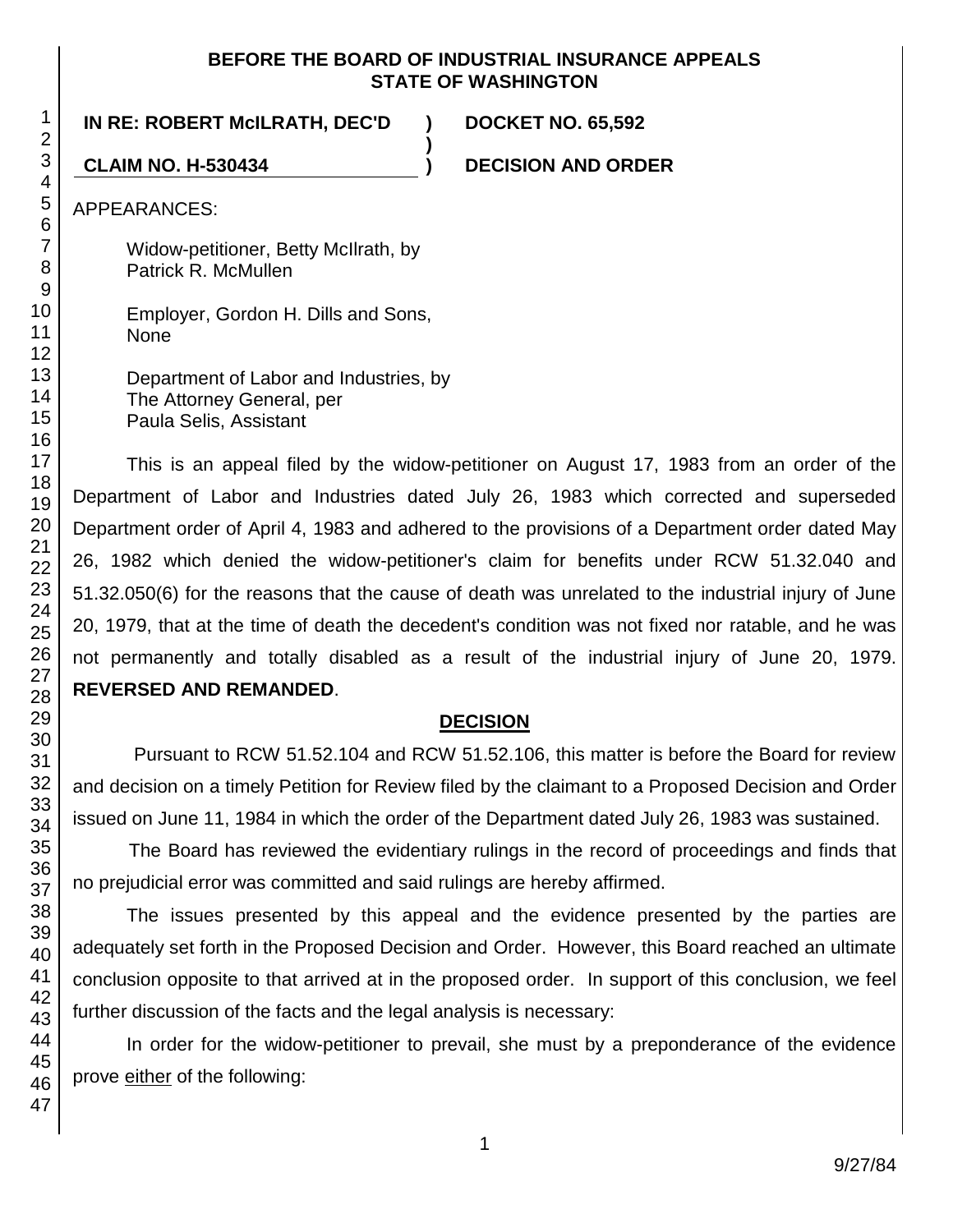- (1) That the death of her husband, Robert McIlrath, on May 6, 1982, was caused by his industrial injury of June 20, 1979, within the meaning of RCW 51.32.050(2); or
- (2) That at the time of his death, the deceased worker was permanently totally disabled as a result of the industrial injury, within the meaning and contemplation of RCW 51.32.050(6).

The evidence contained in the transcript indisputably shows that the cause of death on May 6, 1982 of Robert McIlrath was systemic leukemia (a form of cancer). The widow-petitioner cannot recover under the provisions of RCW 51.32.050(2). However, after a careful study of all of the evidence, this Board concludes that Mrs. McIlrath has proven her entitlement to recovery under the provisions of RCW 51.32.050(6).

All of the physicians who testified were agreed that prior to his industrial injury of June 20, 1979, Mr. McIlrath had significant pre-existing abnormalities in his lumbar spine. Dr. Donald Stainsby, the neurosurgeon who testified for the Department, referred to a condition of lumbar spinal stenosis (narrowing of the spinal canal). Dr. Kenneth R. Lang, an orthopedic surgeon who testified for the widow-petitioner, interpreted x-ray films and identified diffuse lumbar arthrosis with osteophytic bridging, narrowing of the L-3/L-4 disc space, and the development of vacuum signs. Expanding on these observations, Dr. Land described Mr. McIlrath's conditions as lumbar arthrosis, degenerative disc disease, herniated nucleus pulposis at the L-4/L-5 interspace, and degenerative disc disease at the same level.

Dr. Dean Dietrich, a general practitioner who also testified on behalf of the appellant, had served as Mr. McIlrath's attending physician since 1976. He testified his office records showed Mr. McIlrath had not complained prior to his industrial injury of June 20, 1979 of any problems in his low back or neck. His chart did show some complaints indicative of gout and joint pains in the right elbow and right foot. Dr. Stainsby defined gout as a metabolic disease, the deposit of uric acid crystals, very commonly in the great toe. He stated it may also develop in the earlobe, but only occasionally in the spine. It was Dr. Stainsby's opinion that Mr. McIlrath's industrial injury had not aggravated the pre-existing spinal stenosis.

Dr. Dietrich provided an opposite view relative to the aggravation of the pre-existing degenerative disc disease and osteoarthritis in the lumbar spine, which was shared and corroborated by Dr. Lang.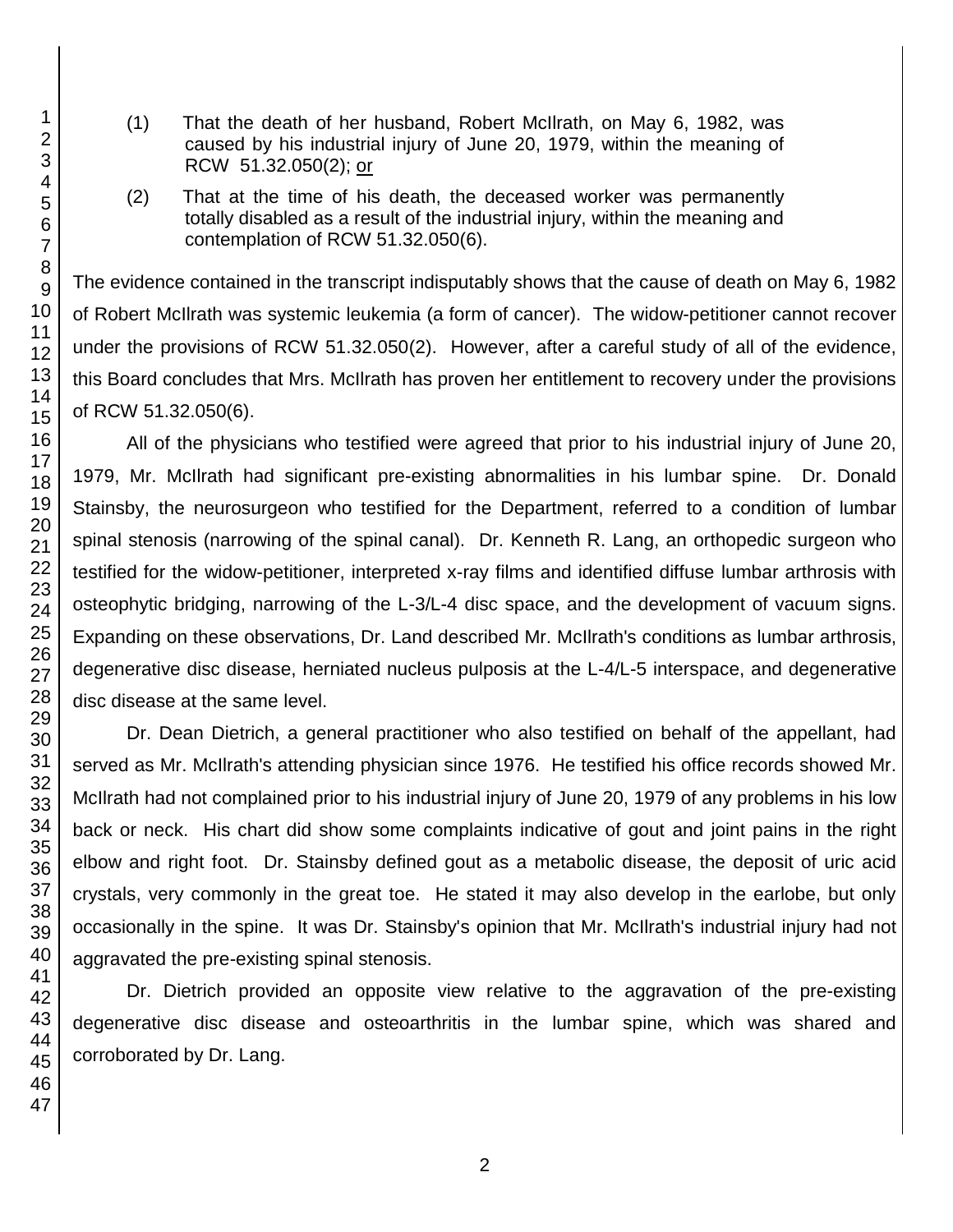We conclude that the weight of the evidence shows that conditions in the low back preexisting the industrial injury were indeed exacerbated, lighted up, or made active by the industrial injury. This view of the evidence is supported by our understanding that Mr. McIlrath received no treatment for any low back condition prior to the occurrence of the industrial injury. Bennett v. Department of Labor and Industries, 95 Wn. 2d 531, 532 (1981). Therefore, Mr. McIlrath's preexisting lumbar spine condition should be deemed a condition upon which the industrial injury operated, and any impairment and consequent disability attributable to the lighting up of such conditions should be considered as a disability caused by the industrial injury.

It is undisputed that the claimant's systemic leukemia had been diagnosed, and chemotherapy (leukeran) treatment initiated therefor, over one year prior to the occurrence of the industrial injury. Dr. Dietrich testified that the claimant's leukemia condition began advancing in the summer and fall of 1980. All of the physicians who testified were agreed that the leukemia condition was causally unrelated to the industrial injury.

On December 8, 1980, following three physical examinations that were exhaustive in scope, Dr. Lang recommended that Mr. McIlrath undergo a posterior laminectomy to remove disc fragments which were compressing the spinal canal. He found that there was little or no evidence to indicate that the leukemia had infiltrated the lumbar spine. Dr. Lang testified that Mr. McIlrath initially did not want surgery but agreed to think about it. Dr. Lang was certain that Mr. McIlrath needed further treatment in the form of the recommended surgery during 1980, and that his condition was not therefore medically stable, but remained unchanged between November 1980 and October 1981. He further testified that Mr. McIlrath's permanent impairment attributable to the causally related condition, if surgery was not done, would be classified in Category 5 or 6 of WAC 296-20-280. The record also supports that Dr. Lang felt that Mr. McIlrath was totally disabled during this time-frame solely from causes related to the industrial injury.

Dr. Dietrich testified that Dr. Lang on December 8, 1980 had recommended low back surgery to Mr. McIlrath. On October 12, 1981, Dr. Dietrich made a note in the hospital chart that Mr. McIlrath had been advised to have low back surgery, but was hesitant to accept, stating that he might consider it in the future. Dr. Dietrich had obtained a second opinion as to the feasability of the surgery from a Dr. Clancey, whose report was dated September 28, 1981. Dr. Clancey's report indicated that surgery might have a very slim chance of relieving the claimant's pain from nerve root involvement. In his report, Dr. Clancey recommended further diagnostic studies including a CAT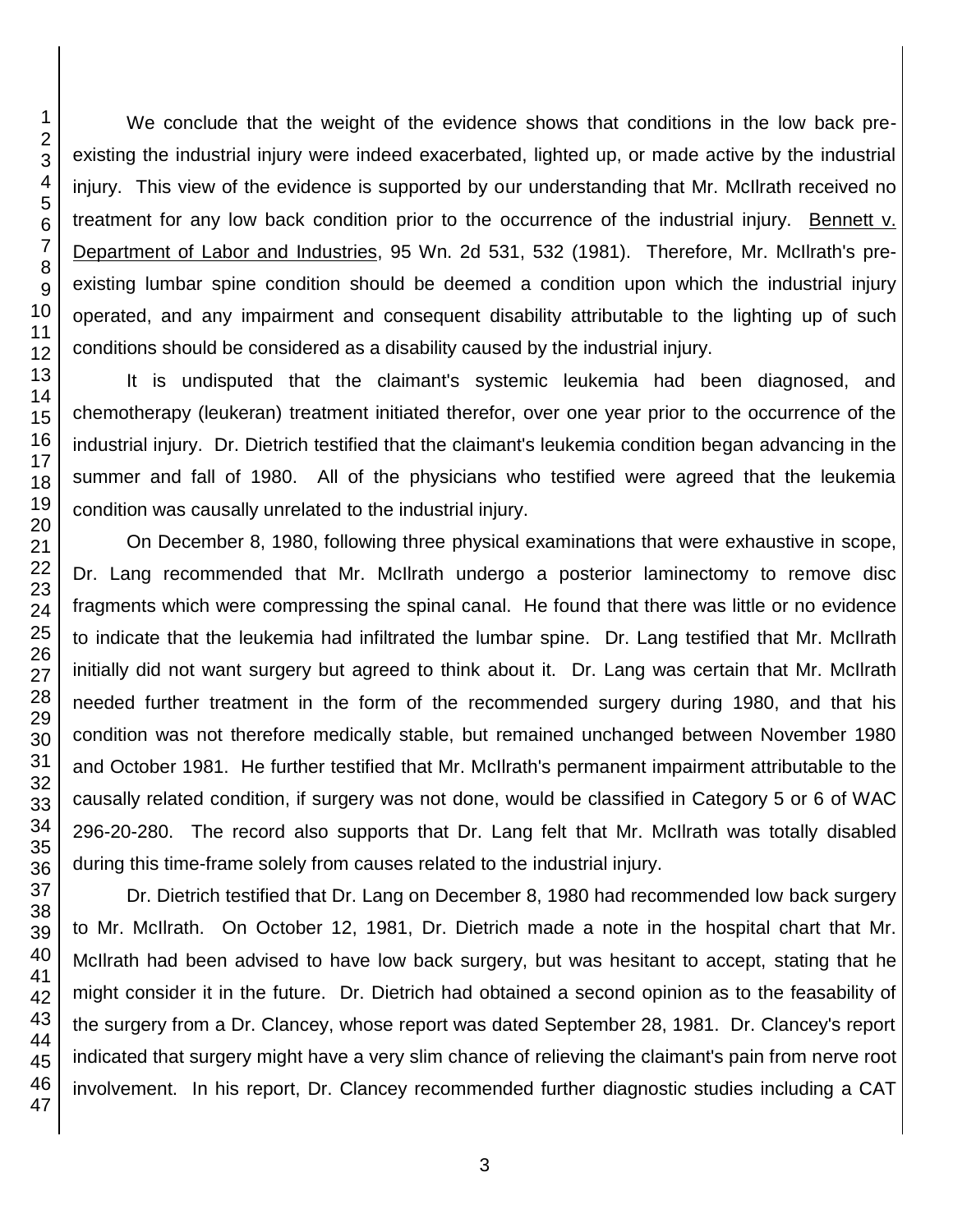scan and a myelogram. The widow-petitioner testified that Mr. McIlrath had been considering low back surgery, in conformity with Dr. Lang's advice, but that he had not undergone the recommended surgery because he became bedridden from the systemic leukemia in September of 1981.

Based entirely upon Hiatt v. Department of Labor and Industries, 48 Wn. 2d 843, 847 (1956), the Proposed Decision and Order found that at Mr. McIlrath's death, his causally related condition was not fixed, his permanent impairment was not ratable, and therefore he was not permanently totally disable. We believe further fundamental questions, however, must be addressed. It is the answers we find to those questions which lead us to a different conclusion.

Initially, we must examine the record to determine what the prospects were for Mr. McIlrath to return to employment had he undergone the recommended low back surgery. Dr. Dietrich testified that at the time of Mr. McIlrath's death on May 6, 1982, medical attention of a symptomatic nature was indicated. Dr. Stainsby testified that in May of 1982, Mr. McIlrath was in need of some further treatment, if not curative treatment. When questioned as to whether the injured worker's back condition would have kept him from working on May 6, 1982 (disregarding the presence and effect of leukemia), Dr. Stainsby answered that the claimant would work but only at very sedentary employment. At best, it would appear that the recommended surgery might have eliminated some, but certainly not all, of the claimant's pain, and may have physically permitted Mr. McIlrath to perform a highly sedentary occupation. Still, physical ability does not pre-suppose the ability to provide other talents required by specific sedentary occupations. This state has long recognized that even the impairment of an acknowledged "partial" disability may result in permanent total disability when considered in light of socio-economic factors such as an injured worker's age, education, training and experience. Pacific Car and Foundry v. Coby, 5 Wn. App. 547 (1971).

In addition it is an understood, if not commonly acknowledged, fundamental of workers' compensation law that an injured worker may reasonably refuse to undergo a hazardous form of treatment or one that has a limited prospect for success. Such refusal may not be used as a basis to limit or curtail such worker's compensation benefits. See, e.g., Miller v. Department of Labor and Industries, 200 Wn. 674 (1939), RCW 51.32.110, and see generally §13-22 Larsen, Law of Workmen's Compensation.

Like the Miller court, we feel Mr. McIlrath was justified in initially declining the recommended surgery considering its prospect for success may have been "very slim". Additionally, we note the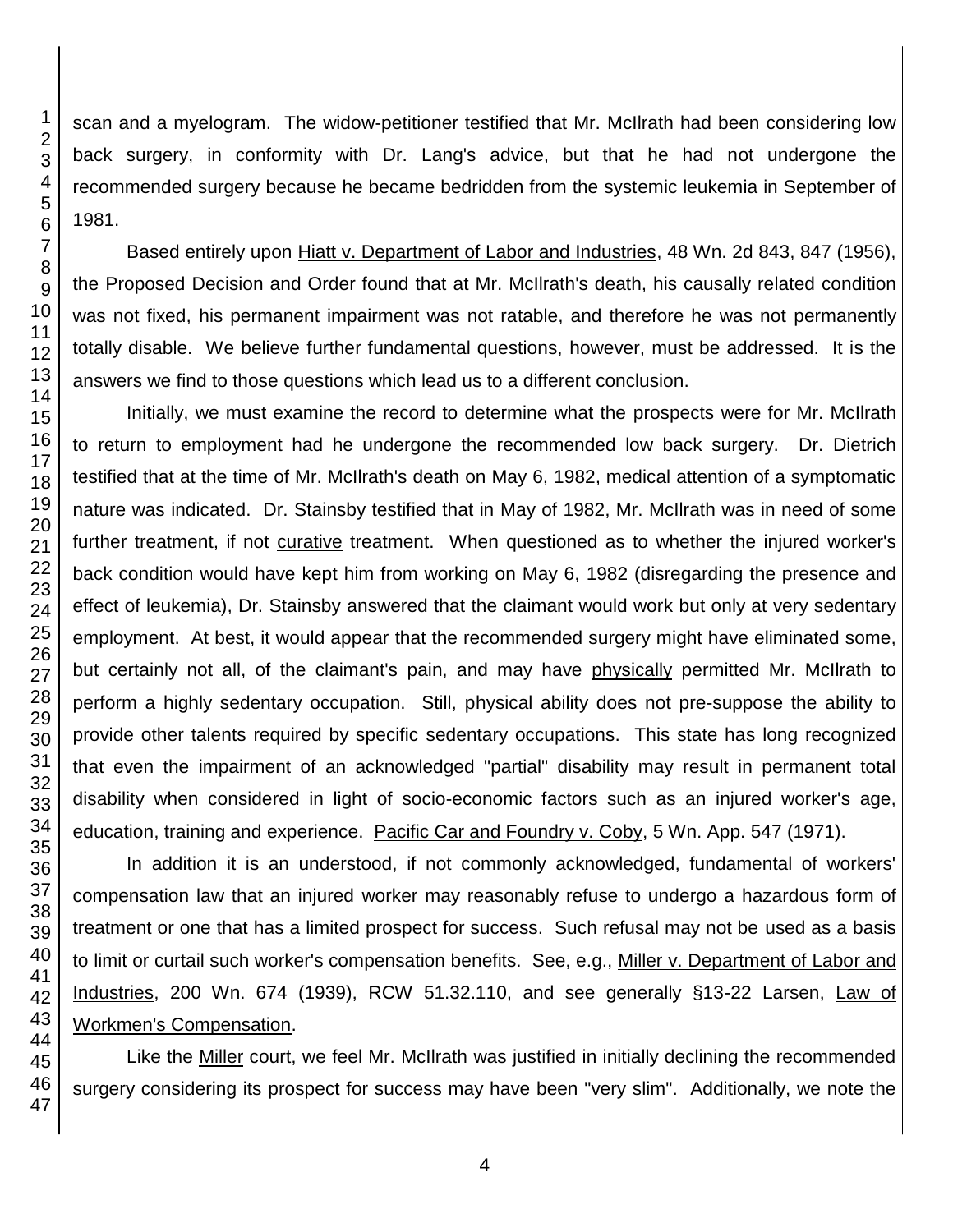46 47

facts that Mr. McIlrath was 63 years of age when he died, had not completed high school, and had a work history limited to hard manual labor as a logger throughout his lifetime. Given those facts, we are persuaded that even had the surgery been performed and succeeded in reducing his symptoms of pain Mr. McIlrath still would not have been able to offer himself to a more limited sedentary work market.

We do not view this case as one falling within the framework of the Hiatt case relied on in the Proposed Decision and Order. In Hiatt the deceased worker was totally disabled, but recovering from his injury, when he died from unrelated causes. There was no suggestion in the trial court's findings that recovery hinged on the success of the administration of any particular mode of treatment. In Hiatt, it appears that with the mere passage of time (46 months) the worker would have "recovered from the effects of his industrial injury to the extent that he could return to a gainful employment". 48 Wn. 2d at 844. This is not the picture in the appeal before us. Clearly Mr. McIlrath's condition was not remediable by the mere passage of time. Nor is it "reasonable to expect" as the trial court found in Hiatt, that the surgery recommended for Mr. McIlrath would have effected an ability to return to a gainful occupation.

The facts of this case to us present a picture most closely resembling that in Wendt v. Department of Labor and Industries, 18 Wn. App. 674 (1977). Preliminary, we note that the fact that Mr. McIlrath became totally disabled toward the end of his life from his leukemia, does not prevent his widow from receiving compensation if the effects of his industrial injury, considered separate and apart from his other bodily conditions, rendered him permanently totally disabled. Shea v. Department of Labor and Industries, 12 Wn. App. 410 (1974). We place the case before us as coming within those parameters. The fact that the claimant's pre-existing conditions were major contributors to this "independent" total disability is immaterial. Mr. McIlrath's injury lighted up preexistent back abnormalities and so became a proximate cause of his permanent total disability. Under the law of this state, this is sufficient.

The proposed findings, conclusions and order are hereby stricken and replaced by those that follow.

## **FINDINGS OF FACT**

1. On June 26, 1979, the Department of Labor and Industries received an accident report in which it was alleged that the claimant, Robert McIlrath had sustained an industrial injury on June 20, 1979, while in the course of his employment with Gordon H. Dills and Sons. The claim was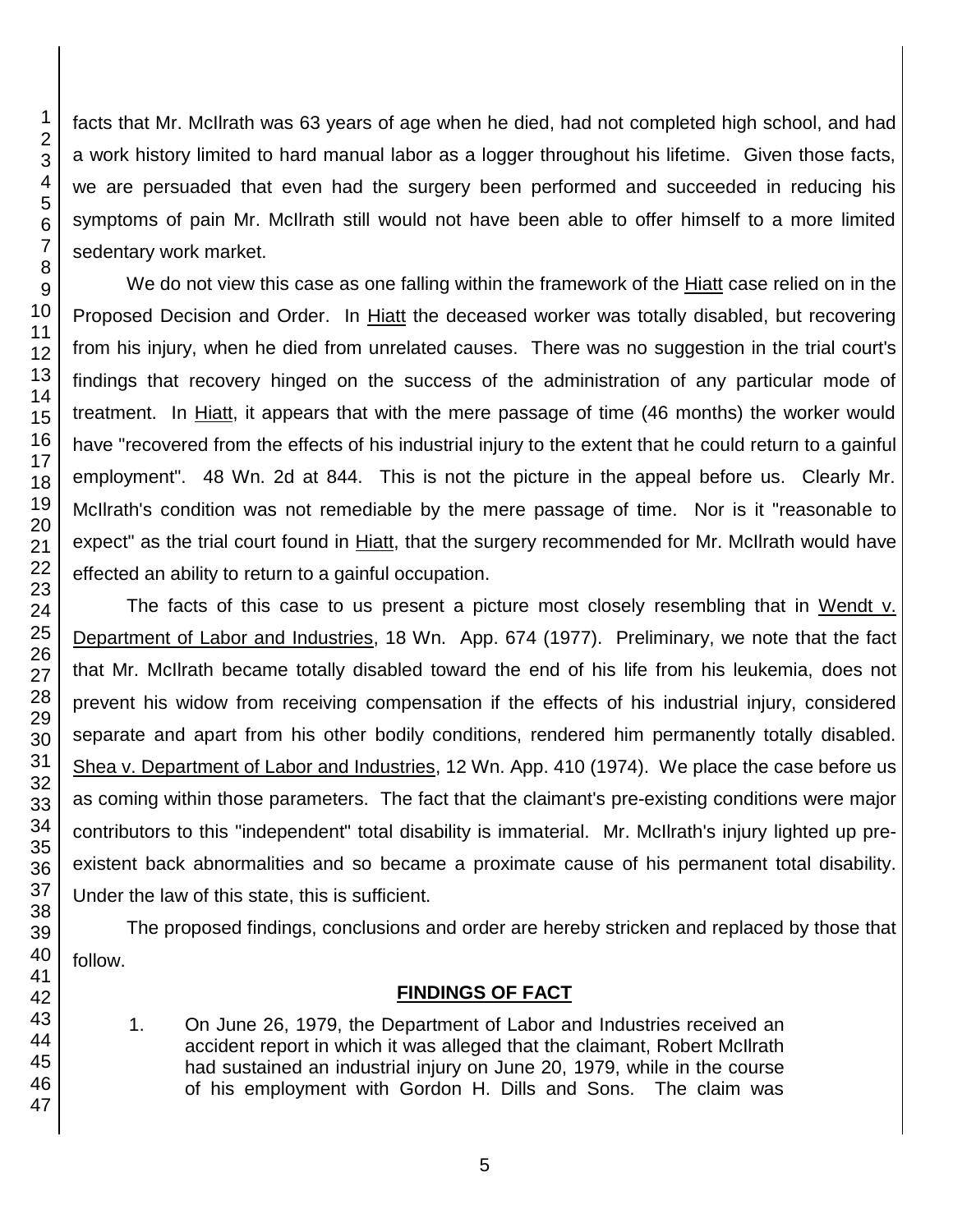accepted, treatment provided, and time-loss compensation was paid. On May 13, 1980, the Department issued its order closing the claim with time-loss compensation as paid to September 9, 1979 and with no award for permanent partial disability. On May 29, 1980, the claimant filed with the Department an application to reopen the claim for aggravation of condition. The Department treated this application as a request for reconsideration of its closing order dated May 13, 1980. On June 16, 1980, the Department issued an order which held in abeyance its previous order dated May 13, 1980, pending further consideration. On September 22, 1980, the Department issued an order which set aside and held for naught its previous order dated May 13, 1980, and ordered the claim to remain open for authorized treatment and action as indicated. On May 17, 1982, the Department issued an order which terminated time-loss compensation as paid to April 30, 1982, inclusive, and closed the claim with no award for permanent partial disability. Also, on May 17, 1982, Betty McIlrath filed with the Department an application for widow's benefits, stating that her husband, Robert McIlrath, had died on May 6, 1982. On May 26, 1982, the Department issued an order which denied the widow-petitioner's claim for benefits on the grounds that the cause of death was unrelated to the injury of June 20, 1979, that at the time of his death the deceased's condition was not fixed nor ratable, and that he was not permanently totally disabled as a result of his injury of June 20, 1979. On July 7, 1982, the widowpetitioner filed a request with the Department for reconsideration of the order dated May 26, 1982. Following further investigating, the Department on July 26, 1983 issued an order which adhered to the provisions of its previous order dated May 26, 1982. On August 17, 1983, the widow-petitioner filed a notice of appeal with the Board of Industrial Insurance Appeals. On September 1, 1983, this Board issued its order granting the appeal, assigning it Docket No. 65,592, and directing that proceedings be held on the issues raised therein.

- 2. On June 20, 1979, while in the course of his employment with Gordon H. Dills and Sons, Robert McIlrath sustained an industrial injury to his neck, left shoulder, right hand, right leg, and low back when a guy wire snapped and he was thrown from a falling tower to the ground.
- 3. At all of the times between June 20, 1979 and May 6, 1982, Betty McIlrath was the lawful spouse of, and was cohabiting with, the injured worker, Robert McIlrath.
- 4. On and prior to June 20, 1979, Robert McIlrath had a low back condition described as follows: lumbar spinal stenosis (narrowing of the spinal canal); diffuse lumbar arthrosis with osteophytic bridging; narrowing of the intervertebral disc space between the third and fourth lumbar vertebrae; the development of vacuum signs; degenerative joint disease; a herniated nucleus pulposis with degenerative disc disease at the intervertebral interspace of the fourth and fifth lumbar vertebrae. At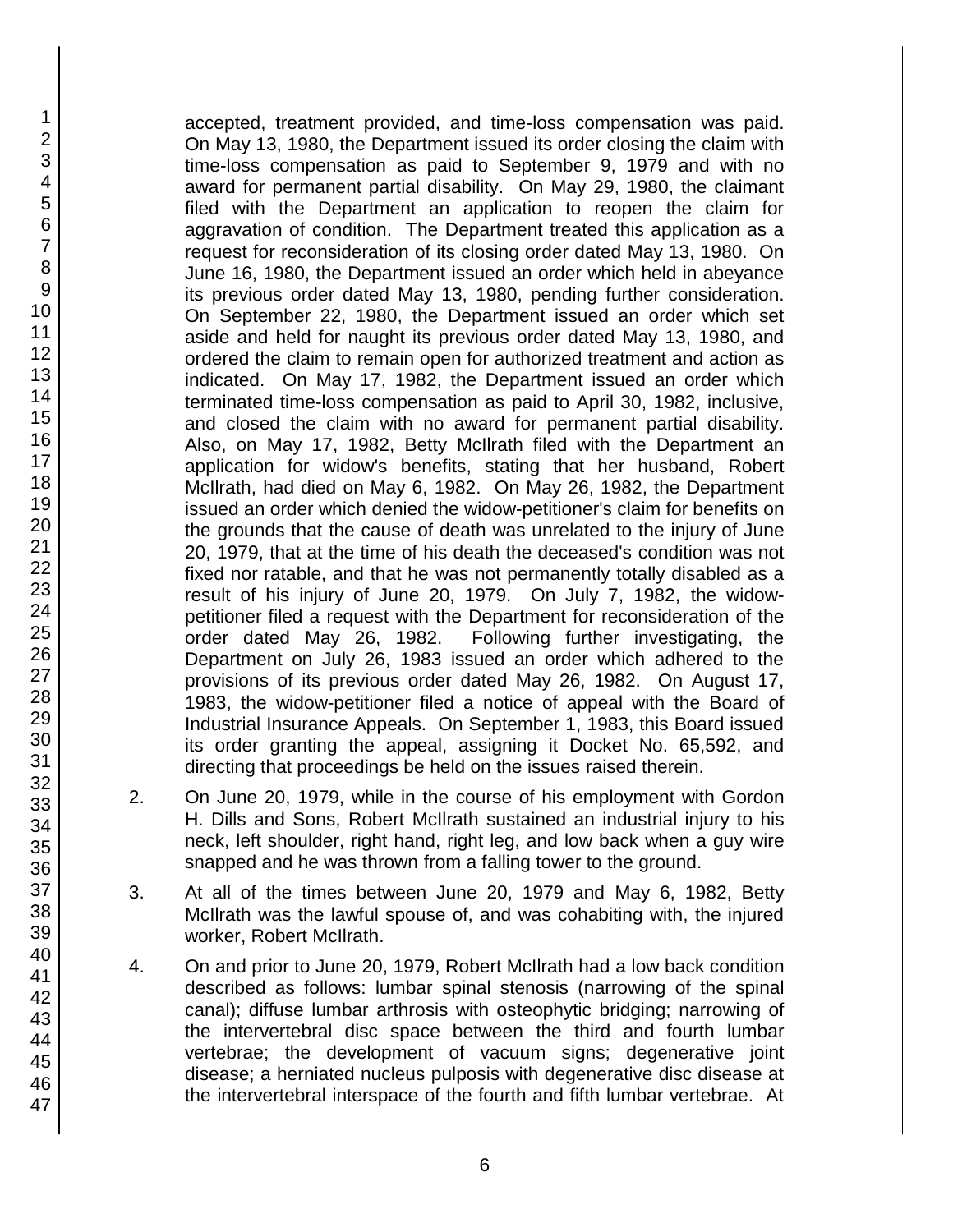all times prior to June 20, 1979, the foregoing conditions were asymptomatic and required no medical treatment. With the exception of the spinal stenosis, the foregoing conditions were lighted up and made active and disabling by Mr. McIlrath's industrial injury of June 20, 1979.

- 5. On and prior to June 20, 1979, Robert McIlrath had a condition diagnosed as systemic leukemia (or chronic lymphocytic leukemia which was diagnosed, and for which chemotherapy treatment was initiated, in the summer of 1978. This condition began advancing in the summer and fall of 1980, causing Mr. McIlrath eventually to become bedridden in September of 1981. On and prior to May 6, 1982, this condition constituted a highly significant disability. This condition was neither caused nor aggravated by Mr. McIlrath's industrial injury of June 20, 1979.
- 6. The death of Mr. McIlrath on May 6, 1982 was proximately caused by his systemic leukemia condition. His death was causally unrelated to the industrial injury of June 20, 1979.
- 7. At the time of his death, Mr. McIlrath was 63 years of age, had received an eleventh grade education, and his history of employment was limited to heavy manual labor as a logger throughout his lifetime.
- 8. On and shortly prior to May 6, 1982, Mr. McIlrath's condition attributable to his industrial injury of June 20, 1976 was diagnosed as a cervical spine disease with radiculopathy into the right upper extremity and lumbar spinal disease with disc degeneration and nerve root impingement. Medical examination included a finding of marked narrowing at the vertebral interspace between the fourth and fifth vertebrae with nerve root cutoff at the interspace between the fifth lumbar and the first sacral vertebrae, and weakness of the foot muscles indicative of a nerve root lesion at the interspace between the fifth lumbar and the first sacral vertebrae. Low back surgery in the form of a posterior laminectomy had been medically recommended to Mr. McIlrath in December of 1980, the success thereof being slim. Mr. McIlrath initially declined the surgery and thereafter agreed to further consider it. In view of the problematical chances of the surgery's success and Mr. McIlrath's reasonable refusal thereof, as of May 6, 1982, the condition causally related to the industrial injury of June 20, 1979 was fixed and ratable.
- 9. As of May 6, 1982, as a result of his industrial injury of June 20, 1979, Mr. McIlrath had a permanent impairment in his lumbar spine most commensurate with and analagous to Category 5 of WAC 296-20-280, which under WAC 296-20-680(3) equaled a permanent partial disability of 25% as compared to total bodily impairment.
- 10. As of May 6, 1982, when Mr. McIlrath's permanent disability causally related to his industrial injury of June 20, 1979 is considered with the factors of his age, education, and lifetime history of employment, Mr.